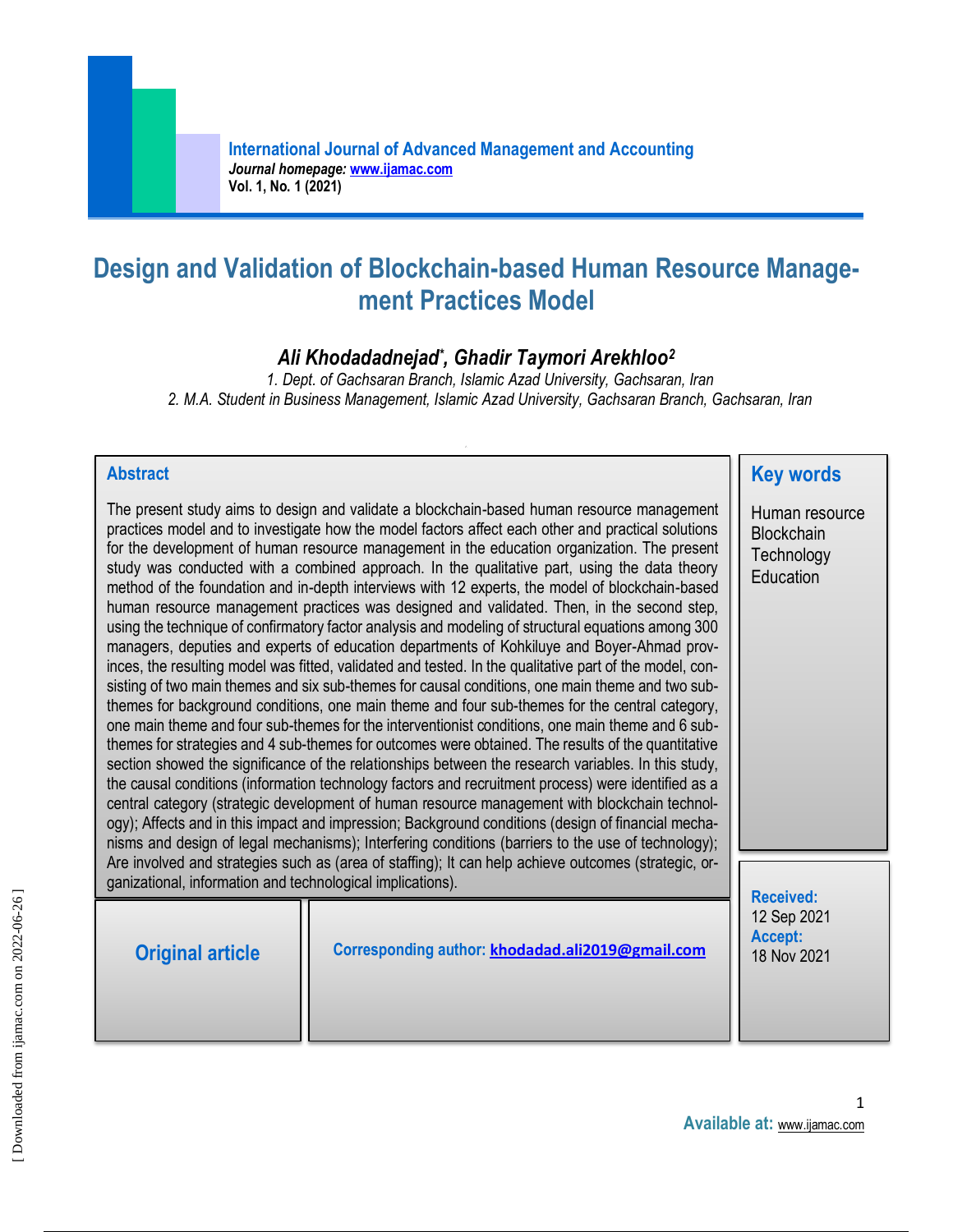**International Journal of Advanced Management and Accounting**  *Journal homepage:* **[www.ijamac.com](http://www.ijamac.com/) Vol. 1, No. 1 (2021)**

#### **Introduction**

The goal of the Fourth Industrial Revolution is to transform various business sectors such as manufacturing, services, mining, fashion, etc., using digital technology such as blockchain. The use of blockchain in human resource management performance helps the parties to participate in updating the skills and knowledge of employees. The information obtained from the blockchain process can also be used as a resource for policymakers to set competency standards among employees. In addition, the human resources blockchain implements an automated process to reach an agreement between the parties involved (1). New blockchain technology provides a new format for storing in a database, and the transaction processing pattern in this technology allows a high level of decentralization. Therefore, the application of this technology in various fields, due to the distributed and decentralized control of data, makes possible safe, scalable and efficient management of resources. A blockchain can be considered as a sequence of connected data blocks, each of which is dependent on the previous block and forms a continuous chain data structure (2). The Chinese bloc can affect the business environment and have farreaching implications for human resources and the workforce. In recent years, especially with the rise of cyber threats, there has been a sense that technology has eroded trust, with blockchain offering a way to use technology to regain lost trust. Human resource approaches in developing their digital strategy should consider blockchain alongside other emerging technologies. Assessing the potential of blockchain to increase efficiency and effectiveness should be considered along with wider implications for the future of work (3). Human resources are the main asset of the organization and every organization in order to fulfill its mission and achieve its goals and strategies must take action in the field of human resources. On the other hand, the

optimal performance of the units and the whole organization depends on the actions of human resources in a practical way and the satisfaction of employees and customers, and innovation and creativity lead to greater productivity and ultimately the success of the organization and high reputation in society. Thus, it becomes clear that not only managers and human resources experts are not responsible in this field, but all managers and members of the organization should participate in human resources actions (4). The impact that new technologies have on all aspects of our lives, work and careers is significant and growing over time. Blockchain and artificial intelligence, among other innovative technologies, have a profound effect on all business operations, including many human resource works. The HR department currently faces a number of challenges as HR departments spend many hours verifying programs and authenticating records to reduce the chances of incomplete recruitment. Today, more technology-based processes are used to search for talent, select and manage, as well as to gather, retain and integrate new talent into a company. These human resource practices are much more effective than traditional methods (5).

Since the education organization considers human resources as the most important factor influencing the quality of its services and also in line with its social responsibilities, it largely ensures that human resource policies and programs are in line with competitive strategies and in the direction of interaction. And strengthen the goals of the organization. The importance of human capital in the dynamism and growth of organizations is not hidden from anyone. It is worth mentioning that not enough research has been done on the subject of the present study on human resources recruitment in education and the present study can be a research gap in the subject of effective human resource management methods based on blockchain technology, especially in the education organization. Compensate for breeding

2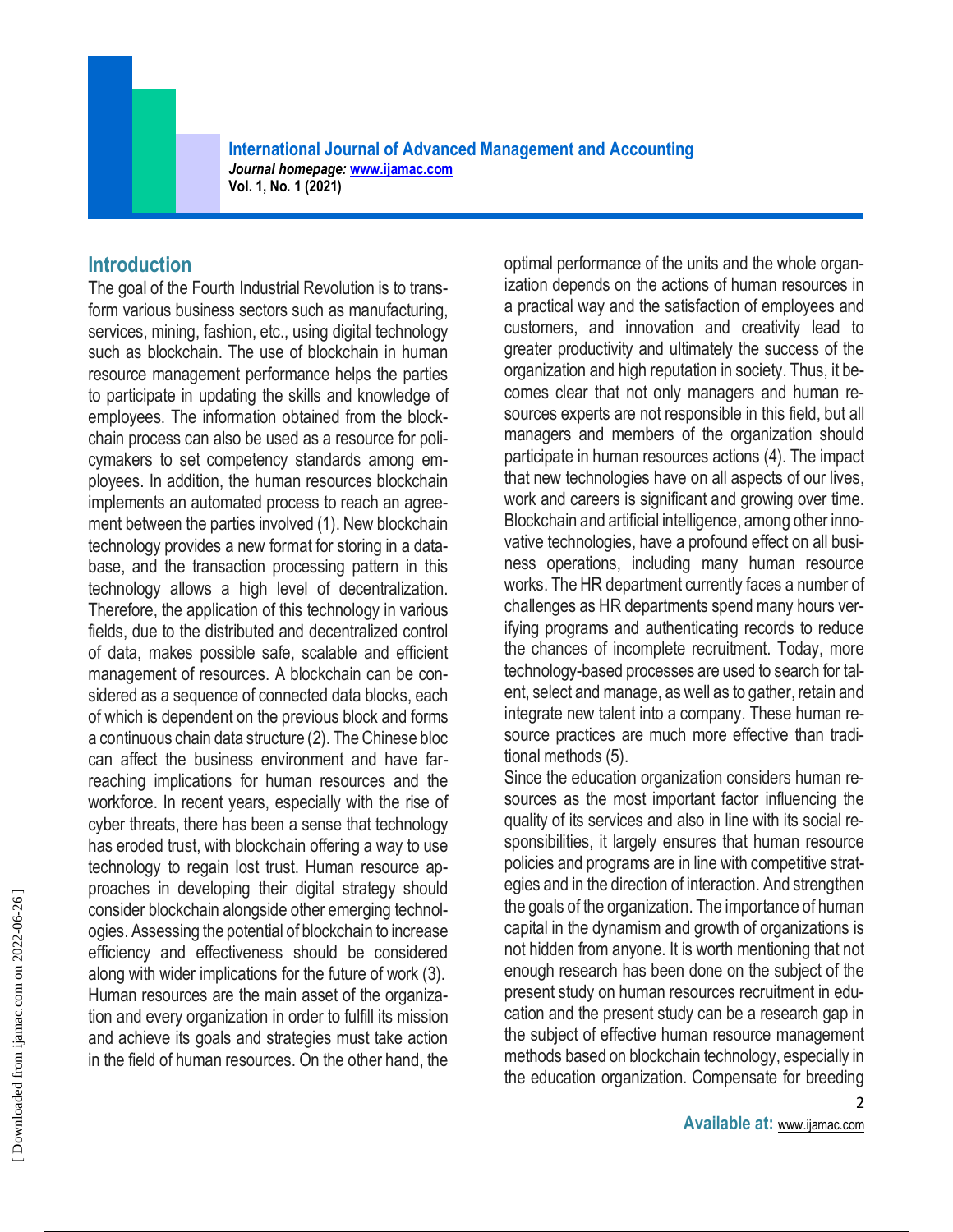a little. From a scientific point of view, the results of this research, like other research texts, can be exploited by researchers, researchers and managers of government organizations. Also, from a practical point of view, the present study helps to manage and absorb human resources in offices and schools in order to take effective steps to improve staff performance.

Using blockchain technology, in addition to increasing security in information storage, processes can be better organized, so that, as a result, human error is minimized. Blockchain is so reliable both in terms of performance and security that a number of financial institutions and banks have shown interest in using it, and this technology can be used in human resource processes such as smart contracts, the identity of individuals without the need for a third party. He used attendance registration, recruitment process, etc. (6). Due to the ownership of data for each field of work in the blockchain network, each employee can be informed of the performance results of others. And all employees can share the work experience gained in the company, exchange ideas with human resources staff, and through this the company can determine which of the human development measures is an effort to improve the quality of performance. Blockchain can also be used to modify a company's system by considering the performance outcomes listed in the blockchain network. In it, we automatically repair to develop the potential of employees. Essentially, blockchain is here as a tool to provide employees with opportunities to share information so that employees in the company have equal knowledge and skills. In addition, it can increase the profitability and credibility of the company. With blockchain, data is stored securely, cannot be changed, and companies waste less time. Using this blockchain technology, in case of fraud in one of the supply chain processes, it will be easier to detect it (1). Although the issue of human resource management practices has been the focus of many researchers in recent years, in the country, little research has been done on this issue, all of which are theoretical and only to define, enumerate the characteristics and reasons for using management. Human resources are sufficient. So far, no field research has been conducted in the country on human resource management methods based on blockchain technology, through which the operation of such work

systems in the education organization can be examined. Due to the importance that researchers have given to this type of technology in their research and also the lack of field research conducted in this field in the country, in this research, blockchain-based human resource management methods have been tried in the education organization. This can be useful for the country's education departments to find appropriate strategies and methods of leadership, recruitment and management of human resources to increase performance.

In the present study, an attempt has been made to classify the identified categories and propositions as a process, so each category was assigned to the three processes of absorption and supply, improvement, empowerment and retention. Also, many studies conducted on the subject of human resource management practices have used quantitative methods and in a few cases the combined method, but the present study has used a qualitative method in identifying categories affecting human resource management practices. From this perspective, the present study is a new research. Also, the blockchain technology-based approach is a new approach that has been used on human resource management practices in the education organization. Therefore, the questions of the present study are as follows:

1. What are the causal categories of blockchain-based human resource management practices in the education organization?

2. What are the environmental (contextual) categories of blockchain-based human resource management practices in the education organization?

3- What are the intervening categories in blockchainbased human resource management practices in the education organization?

4 - What are the strategic issues in the field of blockchain-based human resource management practices in the education organization?

5. What are the consequences of using blockchainbased human resource management practices in the education organization?

6. What are the key issues of blockchain-based human resource management practices in the education organization?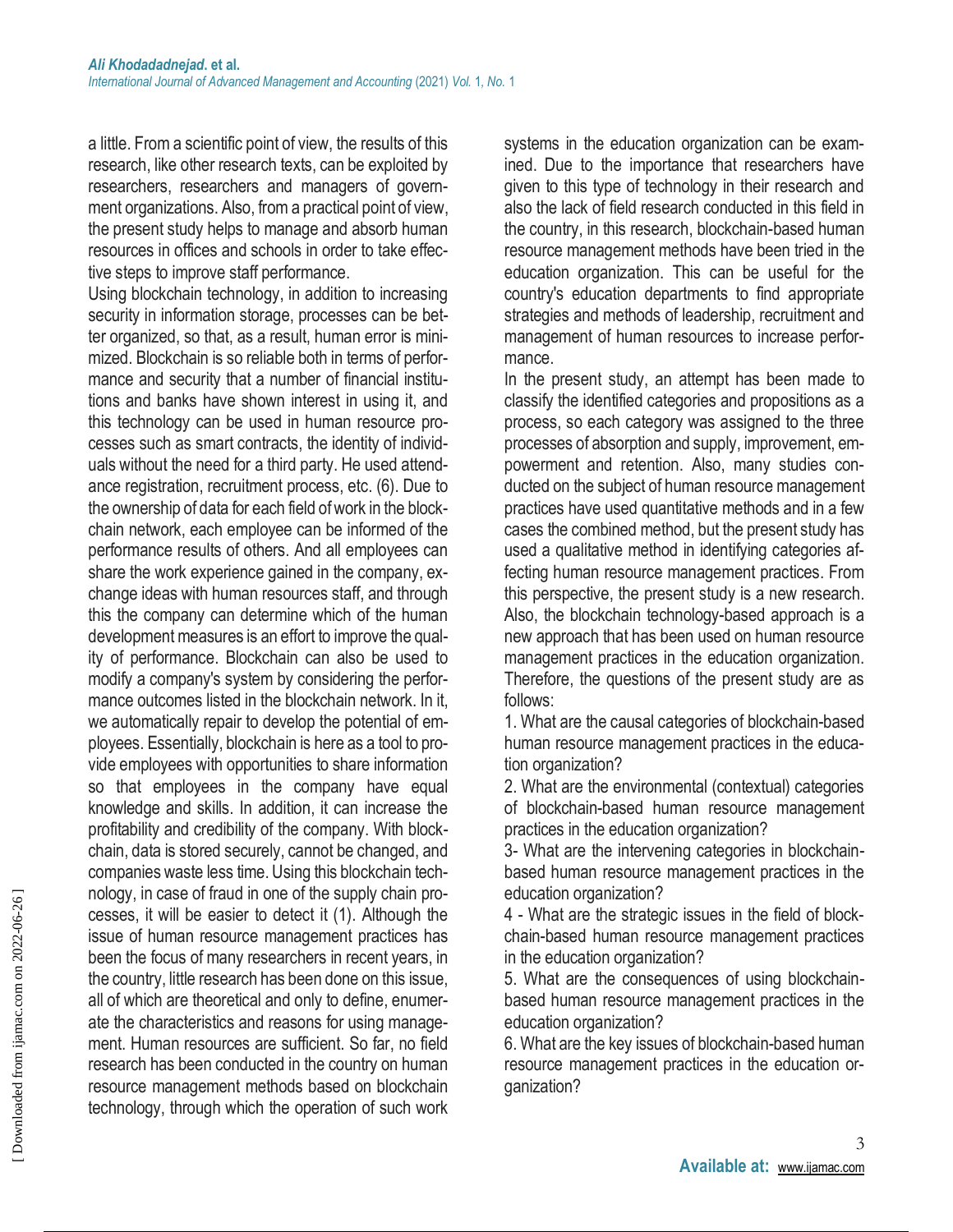7. What are the effects of effective categories on blockchain-based human resource management practices?

### **Research Methodology**

The design of the present study is a combination-sequential-exploratory method. In other words, first the qualitative approach and then the quantitative approach have been used. Accordingly, in the present study, the researcher has first moved towards creating a theory by using inductive approach and then has evaluated the explained theory with a deductive approach.

In the qualitative section, in order to identify the study population in the interview, the researcher will identify people who are aware of the actions and processes of human resource management in addition to the initial studies and acquisition of human resource management in the education organization. The characteristic of the participants in conducting the interview or "knowledgeable experts" will be having a minimum bachelor's degree and long-term executive and managerial background (at least 10 years), which includes the director general of education, deputy director and primary education experts. Deputy and experts of secondary education, deputy and experts of planning and development, deputy of education and culture, deputy of physical education, deputy and recruitment experts and support experts of the general administration and regions who are involved in attracting and employing human resources. The selected sample includes 12 experts familiar with human management topics.

Targeted sampling is one of the common sampling methods in which the participating groups are selected based on pre-defined criteria related to the research question. Usually, the choice of sample size depends on the researcher's saturation. It suffices because this number of repetitive cases is raised by addressing the next issue.

In the quantitative part, the statistical population includes executive or experimental experts and these experts mean all managers, deputies and experts (primary education, secondary education, planning and

# **Findings**

development, education and culture, physical education, recruitment, support) of the education departments of the province. Kohkiluyeh and Boyer-Ahmad. Depending on the size of the population, the sample size will be determined through the Cochran's formula at an error rate of 5%. For sampling in the present study, cluster sampling method will be used.

In the present study, in the qualitative part of the tool, semi-structured and in-depth interviews were used face to face. In a small part, a researcher-made questionnaire was used to collect data. The final questionnaire was prepared in two sections of descriptive information of the respondents and the main questions with the option of five answers of the Likert scale and the statistical sample was given.

In qualitative research, narrative answers the question of whether the methods and techniques used in the research are related to each other and evaluate well what is designed for it. In the present study, in order to increase the level of validity, an attempt was made to send a written interview to the interviewee after the implementation of the interviews and, if possible, to obtain their approval in this regard. In addition, the final conceptual model extracted from the interview analysis was sent to the interviewees so that they could confirm the model in terms of conformity with reality.

In the quantitative part and to assess the validity of the questionnaires, the content validity and construct validity methods have been used. To assess the content validity, the research questionnaire was given to five experts and university professors and they confirmed the validity of the research. Confirmatory factor analysis was used to assess the construct validity. Also, regarding the reliability of the research tool, Cronbach's alpha test was used to assess the reliability and internal consistency of the questionnaires. In this study, in the form of a pre-test, a questionnaire was distributed among 30 samples and their Cronbach's alpha coefficient was calculated as follows. Cronbach's alpha coefficients equal to or greater than 0.7 indicate the appropriate reliability of the measuring instrument. Accordingly, the results of Cronbach's alpha indicate the high reliability of the research questionnaire.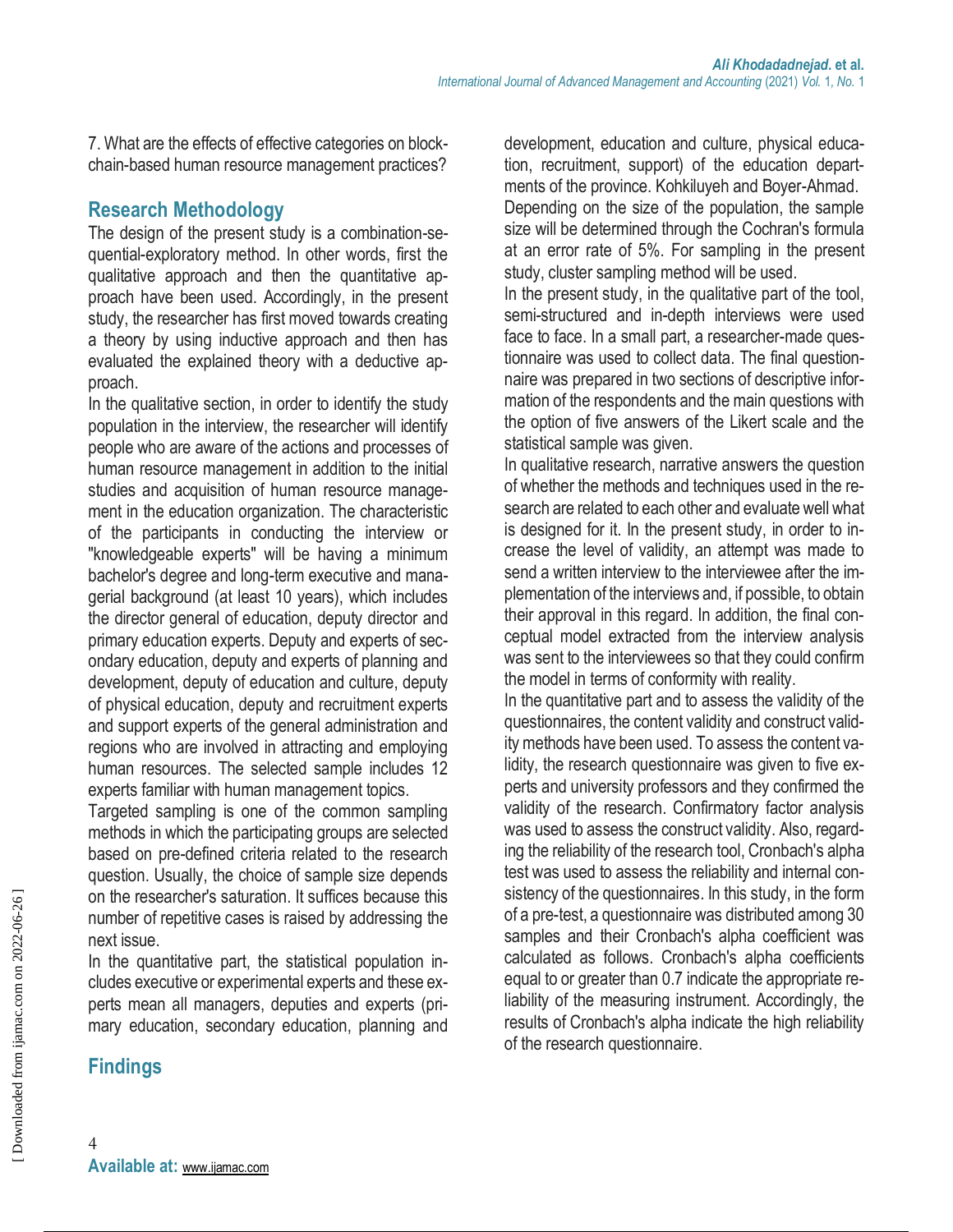**International Journal of Advanced Management and Accounting**  *Journal homepage:* **[www.ijamac.com](http://www.ijamac.com/) Vol. 1, No. 1 (2021)**

The design of the present study is a combination-sequential-exploratory method. In other words, first the qualitative approach and then the quantitative approach have been used. Accordingly, in the present study, the researcher has first moved towards creating a theory by using inductive approach and then has evaluated the explained theory with a deductive approach.

In the qualitative section, in order to identify the study population in the interview, the researcher will identify people who are aware of the actions and processes of human resource management in addition to the initial studies and acquisition of human resource management in the education organization. The characteristic of the participants in conducting the interview or "knowledgeable experts" will be having a minimum bachelor's degree and long-term executive and managerial background (at least 10 years), which includes the director general of education, deputy director and primary education experts. Deputy and experts of secondary education, deputy and experts of planning and development, deputy of education and culture, deputy of physical education, deputy and recruitment experts and support experts of the general administration and regions who are involved in attracting and employing human resources. The selected sample includes 12 experts familiar with human management topics.

Targeted sampling is one of the common sampling methods in which the participating groups are selected based on pre-defined criteria related to the research question. Usually, the choice of sample size depends on the researcher's saturation. It suffices because this number of repetitive cases is raised by addressing the next issue.

In the quantitative part, the statistical population includes executive or experimental experts and these experts mean all managers, deputies and experts (primary education, secondary education, planning and

development, education and culture, physical education, recruitment, support) of the education departments of the province. Kohkiluyeh and Boyer-Ahmad. Depending on the size of the population, the sample size will be determined through the Cochran's formula at an error rate of 5%. For sampling in the present study, cluster sampling method will be used.

In the present study, in the qualitative part of the tool, semi-structured and in-depth interviews were used face to face. In a small part, a researcher-made questionnaire was used to collect data. The final questionnaire was prepared in two sections of descriptive information of the respondents and the main questions with the option of five answers of the Likert scale and the statistical sample was given.

In qualitative research, narrative answers the question of whether the methods and techniques used in the research are related to each other and evaluate well what is designed for it. In the present study, in order to increase the level of validity, an attempt was made to send a written interview to the interviewee after the implementation of the interviews and, if possible, to obtain their approval in this regard. In addition, the final conceptual model extracted from the interview analysis was sent to the interviewees so that they could confirm the model in terms of conformity with reality.

In the quantitative part and to assess the validity of the questionnaires, the content validity and construct validity methods have been used. To assess the content validity, the research questionnaire was given to five experts and university professors and they confirmed the validity of the research. Confirmatory factor analysis was used to assess the construct validity. Also, regarding the reliability of the research tool, Cronbach's alpha test was used to assess the reliability and internal consistency of the questionnaires. In this study, in the form of a pre-test, a questionnaire was distributed among 30 samples and their Cronbach's alpha coefficient was calculated as follows. Cronbach's alpha coefficients

5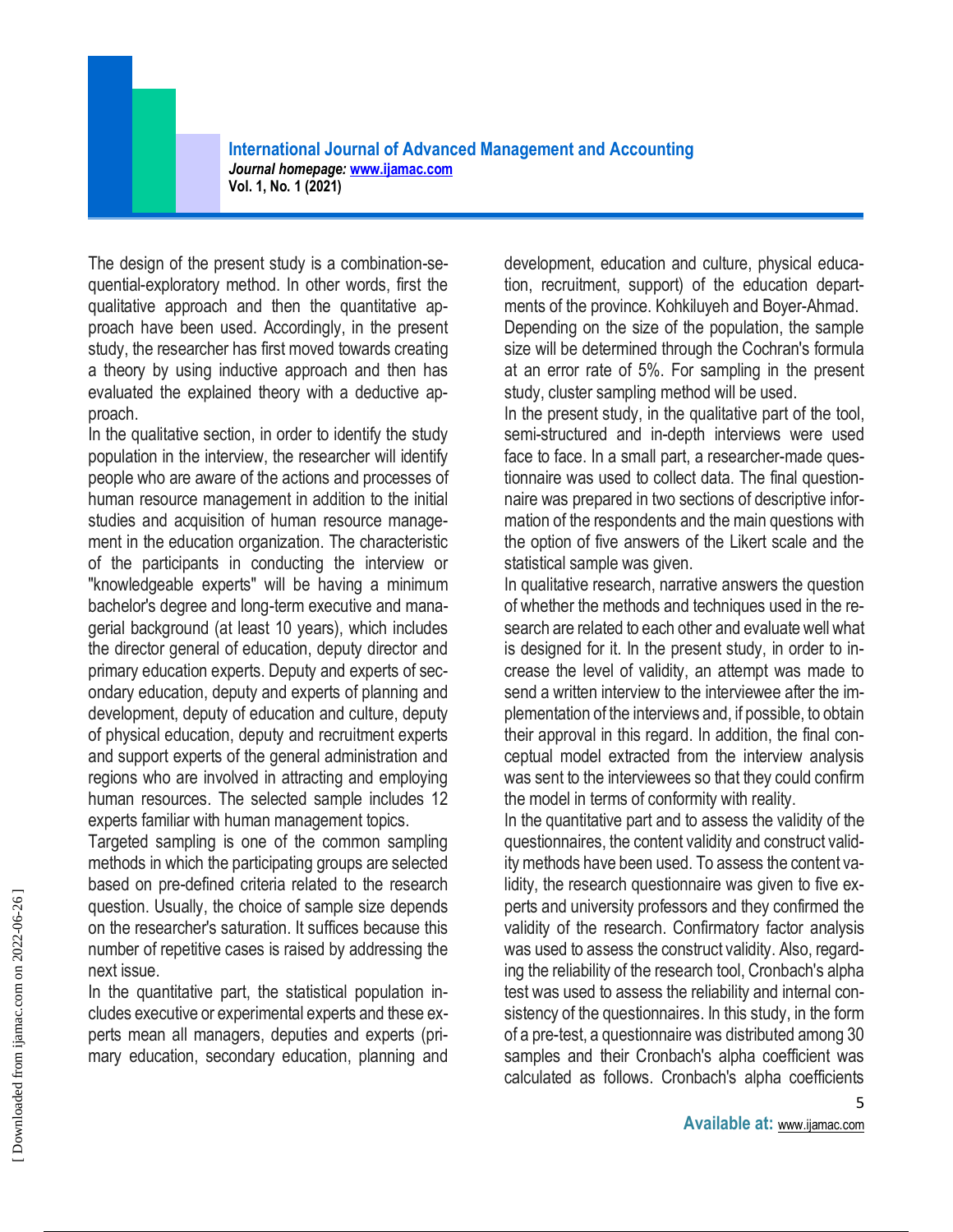equal to or greater than 0.7 indicate the appropriate reliability of the measuring instrument. Accordingly, the results of Cronbach's alpha indicate the high reliability of the research questionnaire.

#### Table 1: Main and sub-themes and primary codes

| <b>Conditions</b>        | <b>Main theme</b>      | <b>Sub theme</b>                                                | <b>Basic codes</b>                                                                                                                                                                                                                                                                                                                                                                                                                                                                                                                                                                                                          |
|--------------------------|------------------------|-----------------------------------------------------------------|-----------------------------------------------------------------------------------------------------------------------------------------------------------------------------------------------------------------------------------------------------------------------------------------------------------------------------------------------------------------------------------------------------------------------------------------------------------------------------------------------------------------------------------------------------------------------------------------------------------------------------|
|                          |                        | Information technology<br>infrastructure                        | The education organization has the<br>necessary technical requirements to use<br>blockchain-based substrates; The<br>education organization has a suitable<br>internet connection speed; Maturity of<br>the organization in using the Internet<br>and related technologies; The<br>organization needs blockchain<br>technology to meet the needs of its IT-<br>based organization                                                                                                                                                                                                                                           |
| <b>Casual Conditions</b> | IT                     | IT skills                                                       | Possess knowledge of blockchain<br>technology among the managers of the<br>organization at all levels; Possess a high<br>level of skills and technical knowledge<br>related to blockchain in the education<br>organization; Familiarity of the<br>information technology department of<br>the organization with the organizational<br>business processes, in order to identify<br>the actual applications required by the<br>organization; Ability of IT experts in the<br>development of blockchain-based<br>systems; Existence of necessary skills in<br>the body of the organization to use<br>blockchain-based services |
|                          |                        | IT policies                                                     | Security rules, procedures and privacy<br>laws in blockchain-based platforms;<br>Possibility of loss of control over the<br>data by the organization if it uses<br>blockchain-based platforms to execute<br>transactions; The need for rules for the<br>use of blockchain-based substrates;<br>Insufficient rules and regulations today<br>to support the use of blockchain                                                                                                                                                                                                                                                 |
|                          | Recruitment<br>process | Application of blockchain<br>in absorption and<br>socialization | Assessing skills gained from education;<br>Save effort and cost and speed up the<br>recruitment process; Availability of all<br>one person's work history at once;<br>Standardization of candidates' job<br>profiles, which in turn improves the<br>quality of resume content; Making it<br>easier to file and track candidates'<br>career advancement; Easy validation of                                                                                                                                                                                                                                                  |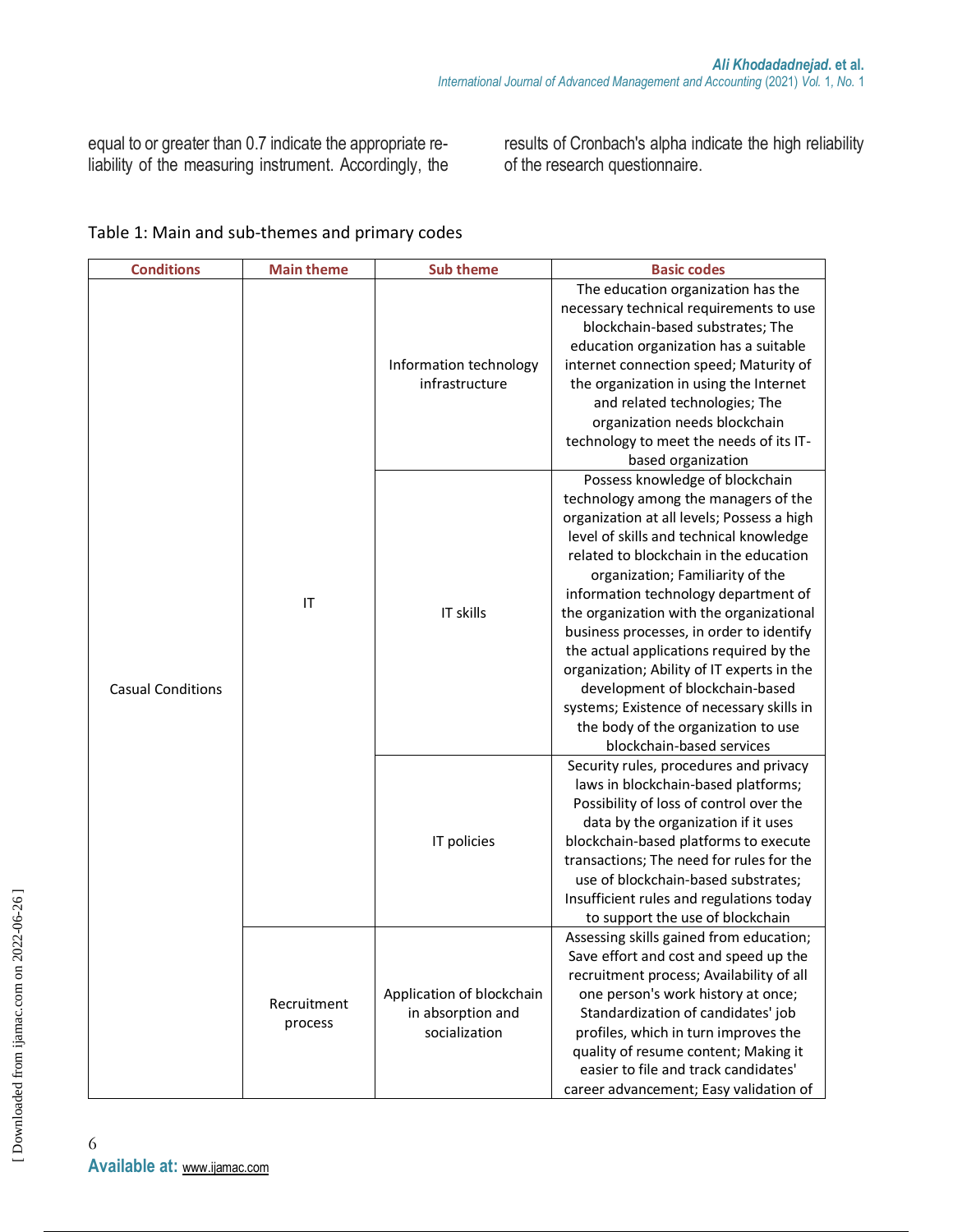|                        |                                  |                       | the quality and transparency of the                                          |
|------------------------|----------------------------------|-----------------------|------------------------------------------------------------------------------|
|                        |                                  |                       | candidates' resume content                                                   |
|                        |                                  |                       | Concluding secure employment                                                 |
|                        |                                  | Security in the       | contracts; Information and data security                                     |
|                        |                                  | employment contract   | is guaranteed and the risk of                                                |
|                        |                                  |                       | information leakage is minimized.                                            |
|                        |                                  |                       | No ethnic discrimination in related                                          |
|                        |                                  |                       | employment opportunities (disregard                                          |
|                        |                                  |                       | for ethnicity); Creating employment                                          |
|                        |                                  | Non-discrimination in | opportunities for people with                                                |
|                        |                                  | employment            | disabilities; Pay attention to equal (non-                                   |
|                        |                                  |                       | discriminatory) behavior in the                                              |
|                        |                                  |                       | recruitment process                                                          |
|                        |                                  |                       | Attention of education management to                                         |
|                        |                                  |                       | meet the financial needs of employees;                                       |
|                        |                                  |                       | Existence of a suitable environment for                                      |
|                        |                                  |                       | expressing the opinions, demands and                                         |
|                        |                                  |                       | criticisms of the employees; Financial                                       |
|                        |                                  | Design of financial   | support for research ideas; Financial                                        |
|                        |                                  | mechanisms            | weakness of the organization;                                                |
|                        |                                  |                       | Organizational support for individual                                        |
|                        | Design of<br>financial and legal |                       | efforts for professional development;                                        |
|                        |                                  |                       | The supportive role of top managers in                                       |
|                        |                                  |                       | creating change; Providing facilities and                                    |
|                        |                                  |                       | equitable distribution of benefits.                                          |
|                        |                                  |                       | Government laws and regulations; Rules                                       |
| Background             |                                  |                       | within the organization; The current<br>structure of the education system in |
| conditions             |                                  |                       | Iran; How to evaluate employees that is                                      |
|                        | mechanisms                       |                       | more quality-oriented than problem-                                          |
|                        |                                  |                       | oriented; New design of internal                                             |
|                        |                                  |                       | processes of the organization; Creating                                      |
|                        |                                  |                       | a process of knowledge sharing and                                           |
|                        |                                  | Designing legal       | education based on the goals of the                                          |
|                        |                                  | mechanisms            | organization; Transparency of existing                                       |
|                        |                                  |                       | bylaws in the organization,                                                  |
|                        |                                  |                       | management style of the organization,                                        |
|                        |                                  |                       | Organizational identity and targeting,                                       |
|                        |                                  |                       | allocation of resources in the                                               |
|                        |                                  |                       | organization and schools, flexibility in                                     |
|                        |                                  |                       | the management system of the                                                 |
|                        |                                  |                       | organization and structured interaction                                      |
|                        |                                  |                       | with the external environment.                                               |
|                        |                                  |                       | Lack of mechanisms for permanent                                             |
|                        |                                  |                       | attraction of elites and creation of                                         |
|                        |                                  |                       | symbolic values; Ineffectiveness of laws                                     |
| Interfering conditions | <b>Barriers</b>                  | Management reasons    | protecting the scientific elite; Presence                                    |
|                        |                                  |                       | of qualified individuals without national                                    |
|                        |                                  |                       | commitment and ethnicity; Unmanaged                                          |
|                        |                                  |                       | and unknown managements remain the<br>meaning of human capital; Lack of      |
|                        |                                  |                       |                                                                              |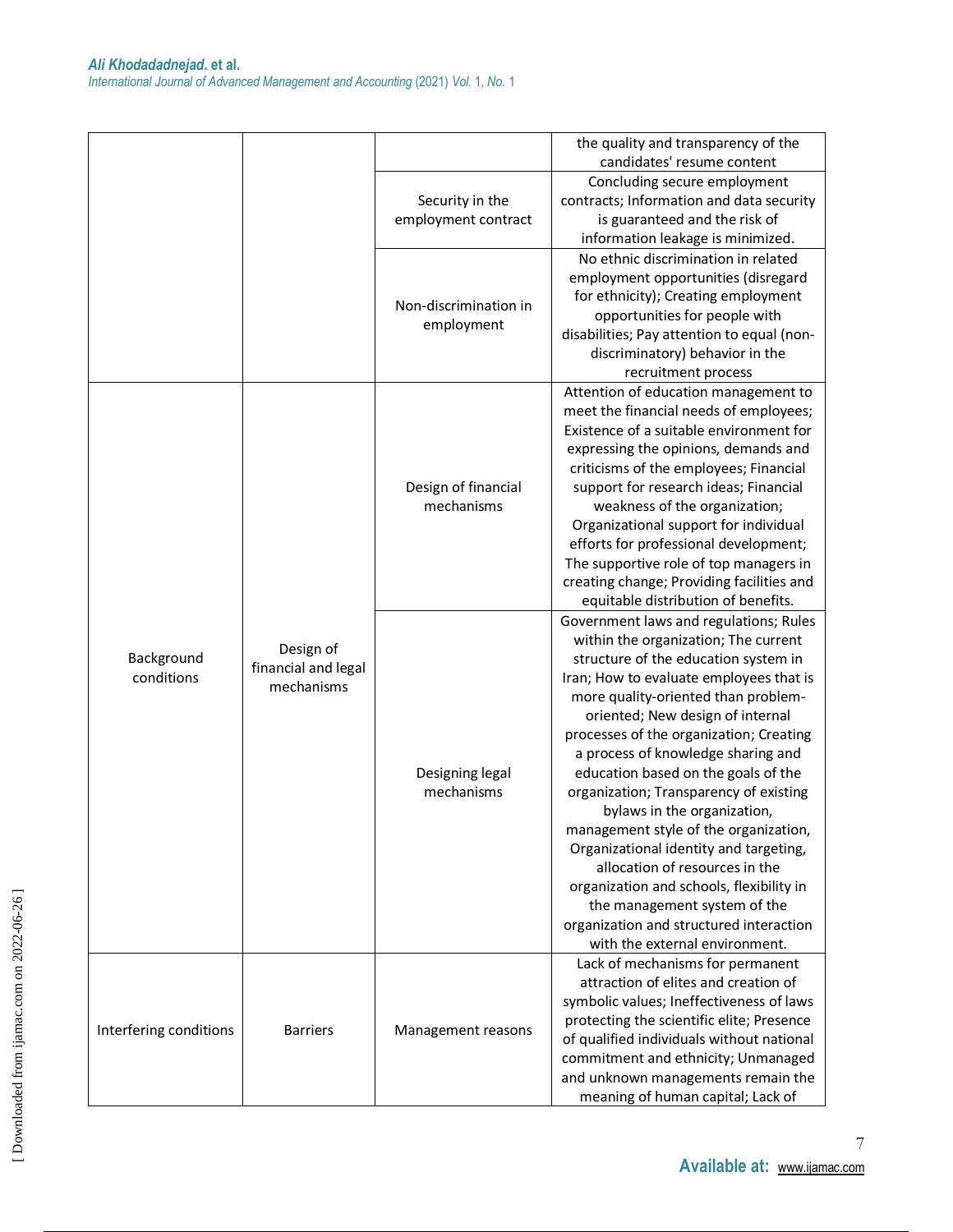|                |                               |                                   | meritocracy, elitism and specialization                                          |
|----------------|-------------------------------|-----------------------------------|----------------------------------------------------------------------------------|
|                |                               |                                   | and disregard for the empowerment of                                             |
|                |                               |                                   | scientific and professional staff.                                               |
|                |                               |                                   | Insufficient financial resources required;                                       |
|                |                               |                                   | Feeling the need of the country at the                                           |
|                |                               |                                   | macro level to solve problems locally                                            |
|                |                               |                                   | due to the existence of oil revenues;                                            |
|                |                               |                                   | Insufficient educational and research                                            |
|                |                               | Economic and social               | equipment; Failure to support the                                                |
|                |                               | causes                            | organization's research results; Ignoring                                        |
|                |                               |                                   | the necessary research capacities in the                                         |
|                |                               |                                   | education organization and paying                                                |
|                |                               |                                   | attention to the staff and innovation                                            |
|                |                               |                                   | and giving plans to the government by                                            |
|                |                               |                                   | the organization.                                                                |
|                |                               |                                   | Lack of appropriate scientific and                                               |
|                |                               |                                   | research facilities in the country;                                              |
|                |                               |                                   | Neglecting the optimal use of research                                           |
|                |                               |                                   | budgets while being insufficient;                                                |
|                |                               |                                   | Neglect of research and production of<br>science in schools and use of research  |
|                |                               | Scientific and research<br>causes |                                                                                  |
|                |                               |                                   | results; Intellectual poverty, illiteracy<br>and ignorance; Lack of attention to |
|                |                               |                                   | scientific institutions or related                                               |
|                |                               |                                   | institutions; Staying creative thinking in                                       |
|                |                               |                                   | education; Teachers and staff do not                                             |
|                |                               |                                   | need training because of their                                                   |
|                |                               |                                   | narcissism.                                                                      |
|                | Causes                        |                                   | Political instability in relation to the                                         |
|                |                               |                                   | present and future of the country;                                               |
|                |                               |                                   | Reducing the motivation and                                                      |
|                |                               |                                   | commitment of employees to serve the                                             |
|                |                               |                                   | people as a religious and national duty;                                         |
|                |                               |                                   | Creating cultural changes in employees'                                          |
|                |                               | Political and culture             | morale; Foreign mass media                                                       |
|                |                               | causes                            | propaganda in the absence of employee                                            |
|                |                               |                                   | protection of the system; Cultural and                                           |
|                |                               |                                   | political heterogeneity of some                                                  |
|                |                               |                                   | employees with the beliefs and values                                            |
|                |                               |                                   | that govern society and the elimination                                          |
|                |                               |                                   | of political slavery.                                                            |
|                |                               |                                   | Ability to process information, pay                                              |
|                |                               |                                   | attention, learn, make decisions, adapt                                          |
|                | Strategic                     |                                   | to new situations, embrace change, be                                            |
|                | development of                |                                   | creative, take responsibility for failures,                                      |
| Axial category | human resource                | Cognitive abilities of            | be bold, assertive, optimistic, seek                                             |
|                | management                    | managers                          | opportunity, strive to create                                                    |
|                | with blockchain<br>technology |                                   | opportunity from the heart of the                                                |
|                |                               |                                   | threat, High self-confidence, focus on                                           |
|                |                               |                                   | strengths.                                                                       |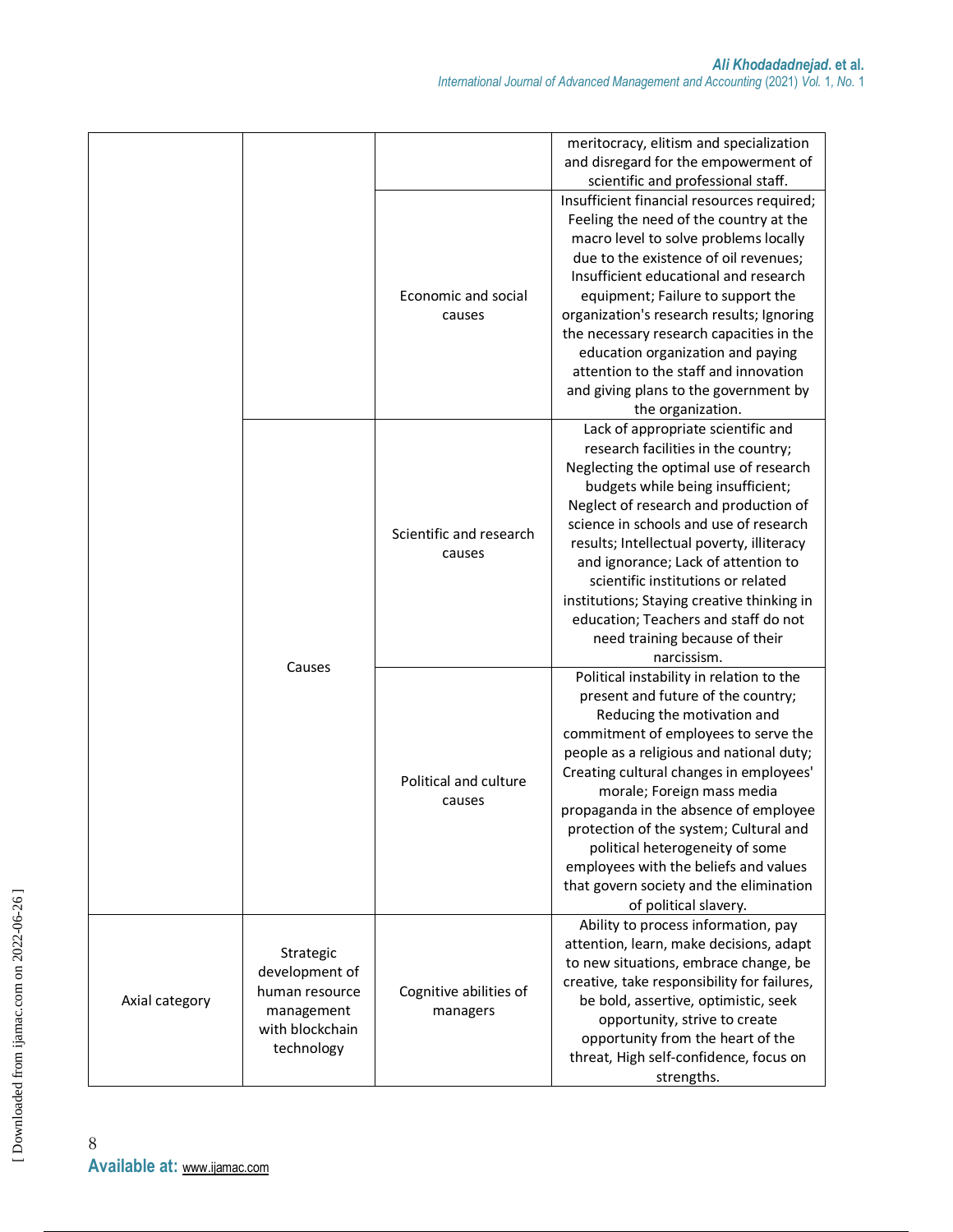|            |               |                         | Adequate attention to the fit of          |
|------------|---------------|-------------------------|-------------------------------------------|
|            |               |                         | employees' personality traits with the    |
|            |               |                         | job, sufficient skills in attracting      |
|            |               |                         | qualified people, prioritizing people's   |
|            |               |                         | resumes and certificates, sufficient      |
|            |               |                         | attention to the ability to learn new     |
|            |               |                         | skills, paying attention to people's      |
|            |               | Skills in selecting     | personality traits, ability and skills in |
|            |               | talented people         | identifying talents, Ability and skill in |
|            |               |                         | attracting talents; Existence of a        |
|            |               |                         | database of qualified and talented        |
|            |               |                         | people to be upgraded by blockchain       |
|            |               |                         | technology; Attention to scientific and   |
|            |               |                         | executive records in the selection of     |
|            |               |                         | individuals by blockchain technology.     |
|            |               |                         | Recognize talent needs; Targeting talent  |
|            |               | Talent needs assessment | identification tailored to the needs of   |
|            |               |                         |                                           |
|            |               |                         | the organization                          |
|            |               |                         | Existence of a codified process of        |
|            |               |                         | measuring talents by blockchain           |
|            |               | Talent assessment       | technology; Use blockchain technology     |
|            |               |                         | to gather information about people's      |
|            |               |                         | abilities; Existence of a strong and      |
|            |               |                         | appropriate evaluation system for the     |
|            |               |                         | evaluation of employees by managers.      |
|            |               |                         | Ability to analyze a problem, identify    |
|            |               |                         | the source of the problem and the         |
|            |               | Problem solving skills  | relationship between different problem    |
|            |               |                         | factors and then formulate relevant and   |
|            |               |                         | practical alternative solutions.          |
|            |               |                         | Ability to prepare work planning in a     |
|            |               |                         | systematic and planned manner,            |
|            |               |                         | allocating resources based on planning    |
|            |               | Planning skills         | results, monitoring to ensure that the    |
|            |               |                         | work plan can be implemented              |
|            |               |                         | effectively and efficiently.              |
|            |               |                         | Designing an independent and              |
|            |               | Appropriate way of      | systematic evaluation model for           |
|            |               | evaluating employee     | evaluating, controlling and monitoring    |
|            |               | performance             | employees; Perform employee               |
|            |               |                         | evaluation with blockchain technology.    |
|            |               |                         | Designing a system of encouraging and     |
| Strategies | Area of       | How to encourage and    | punishing employees; Designing a staff    |
|            | employment of | punish employees        | rating system with blockchain             |
|            | employees     |                         | technology.                               |
|            |               |                         | Increase employee belonging to the        |
|            |               | How the education       | organization; Increase the formal and     |
|            |               | organization interacts  | informal interaction of managers with     |
|            |               | with its employees and  | employees; The need to trust              |
|            |               | vice versa              | employees; Support of managers;           |
|            |               |                         |                                           |
|            |               |                         | Creating a safe work environment and      |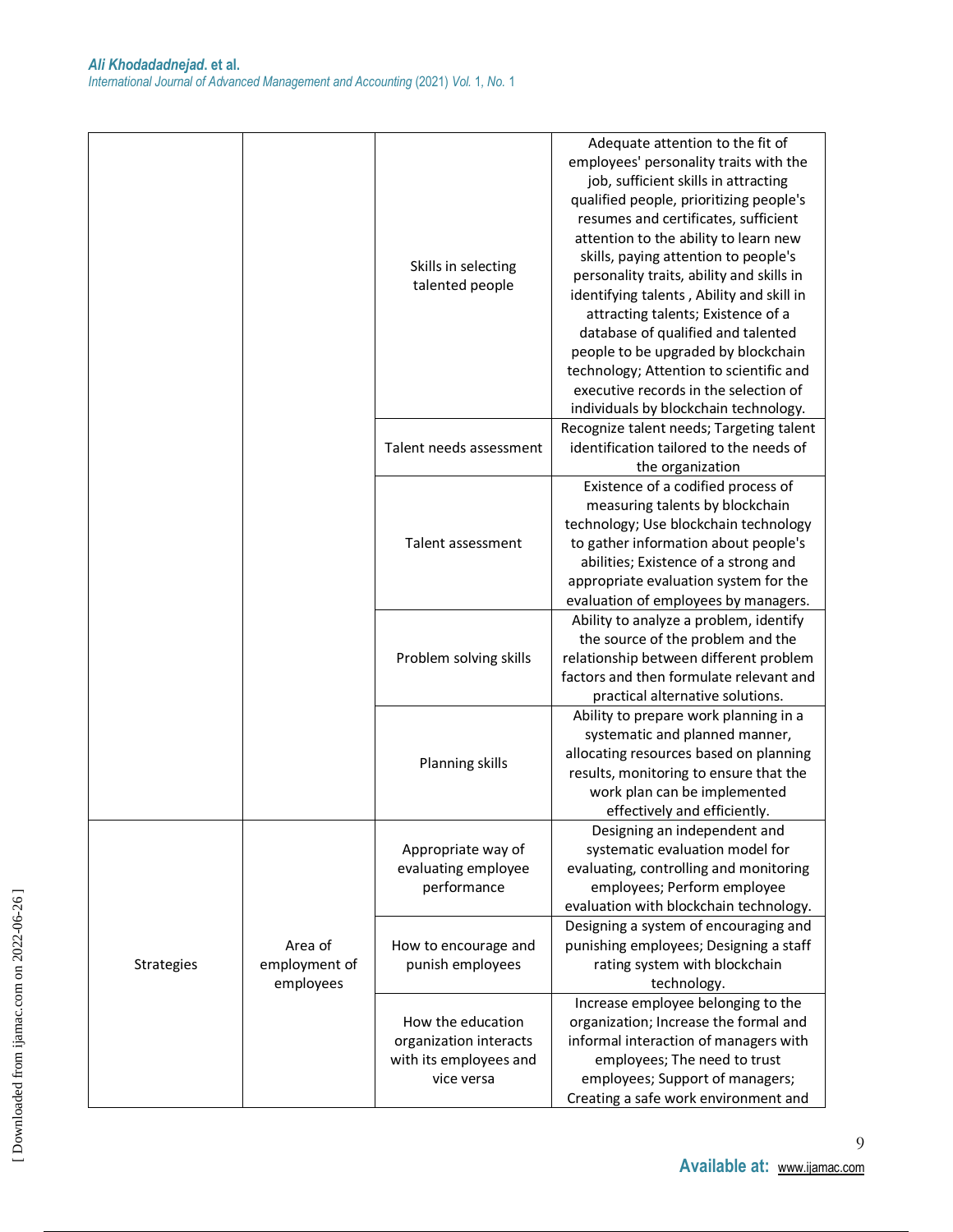|  |                                                            | increasing the psychological security of   |
|--|------------------------------------------------------------|--------------------------------------------|
|  |                                                            | employees                                  |
|  |                                                            | Have a comprehensive plan on how to        |
|  |                                                            | attract employees with blockchain          |
|  |                                                            | technology; Determining the pattern of     |
|  |                                                            | human needs of the organization in the     |
|  |                                                            | field of employees; Attracting             |
|  |                                                            | employees in specialized fields from the   |
|  |                                                            | very beginning of the recruitment and      |
|  | Employee recruitment                                       |                                            |
|  | system                                                     | entry process; Collaborate with other      |
|  |                                                            | organizations and institutions to identify |
|  |                                                            | and attract employees; Establishing a      |
|  |                                                            | liaison office with the university in the  |
|  |                                                            | organization's deputy for education and    |
|  |                                                            | research; Define a logical path for the    |
|  |                                                            | entry of capable employees with the        |
|  |                                                            | help of blockchain technology              |
|  |                                                            | Allocation of appropriate and sufficient   |
|  |                                                            | budget for staff training by managers;     |
|  |                                                            | Designing training courses for             |
|  |                                                            | employees according to their real          |
|  |                                                            | needs; Holding training courses at         |
|  | Area of training and skills<br>development of<br>employees | different levels and in accordance with    |
|  |                                                            | the ranking of employees; Moving           |
|  |                                                            |                                            |
|  |                                                            | towards specialization of teaching by      |
|  |                                                            | training and educating specialized staff;  |
|  |                                                            | The need to take practical courses by      |
|  |                                                            | newly arrived staff accompanied by         |
|  |                                                            | experienced staff; Research and            |
|  |                                                            | scientific support of staff                |
|  |                                                            | Designing a model for training, retaining  |
|  |                                                            | and managing elite and famous              |
|  |                                                            | education staff; Disciplined and           |
|  |                                                            | purposeful use of employees in various     |
|  |                                                            | fields; Specialized entry of the           |
|  |                                                            | organization's senior management in        |
|  |                                                            | some of the employees' affairs;            |
|  |                                                            | Managing the conflict between popular      |
|  |                                                            | and organizational popularity of           |
|  | Employee management                                        | employees; Training knowledgeable and      |
|  | system                                                     | skilled staff to compete with famous       |
|  |                                                            |                                            |
|  |                                                            | staff; Regulate and target the service     |
|  |                                                            | compensation system based on the           |
|  |                                                            | employee rating system; Compilation        |
|  |                                                            | and compilation of implementation and      |
|  |                                                            | teaching methods in schools; Balancing     |
|  |                                                            | employee payments; Staff financing;        |
|  |                                                            | Improve and stabilize the employment       |
|  |                                                            | status of employees                        |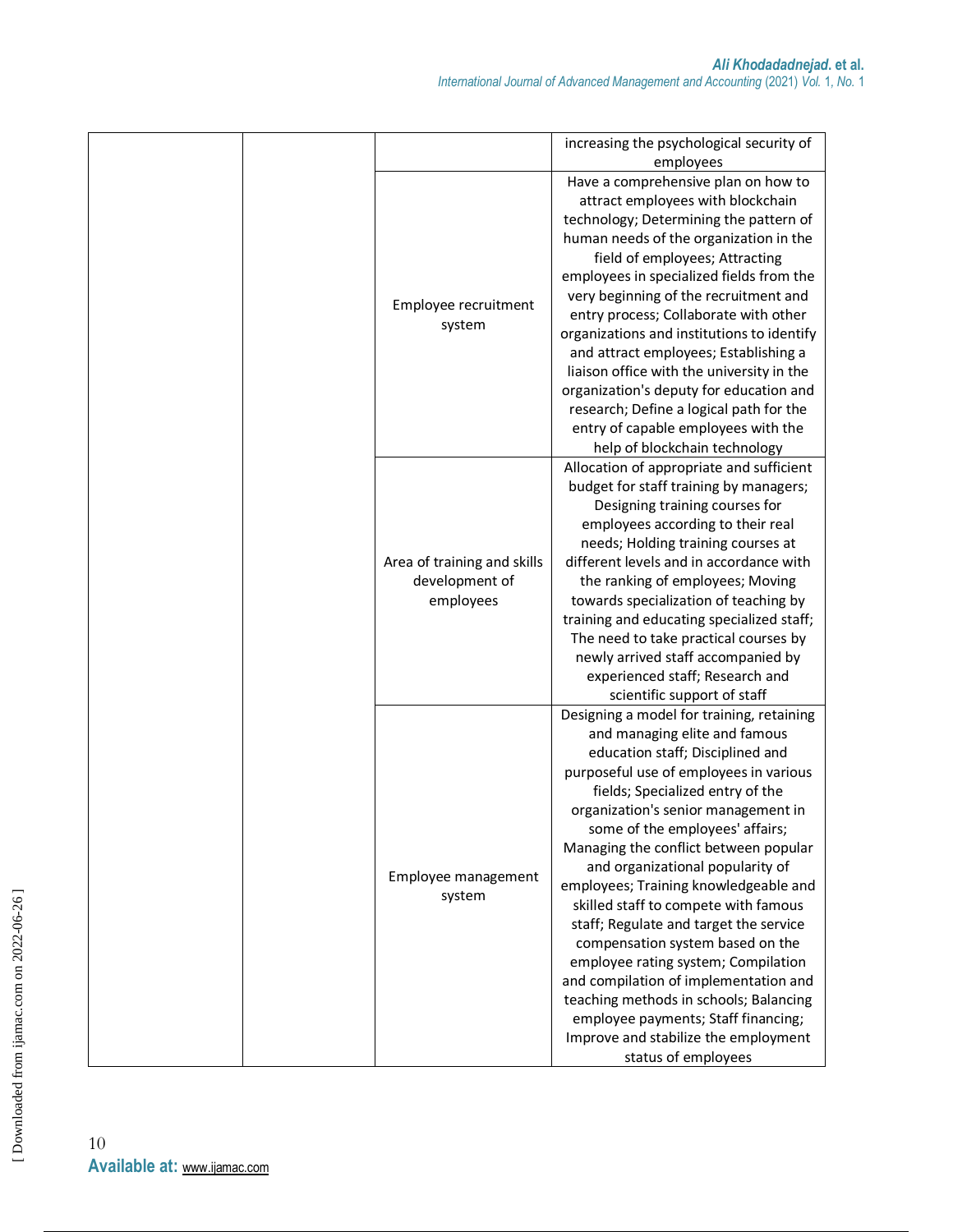| Consequences | Strategic implications      | Transparency and access to information;<br>Prevent fraud and manipulation; Reduce<br>corruption                                                                                                                                                                                                                   |
|--------------|-----------------------------|-------------------------------------------------------------------------------------------------------------------------------------------------------------------------------------------------------------------------------------------------------------------------------------------------------------------|
|              | Organizational Consequences | Increase trust; Increase tracking<br>capability; Increase predictability;<br>Increase control; Increase productivity<br>(achieve the goals of the organization);<br>Strengthen creativity and innovation                                                                                                          |
|              | Informational implications  | Integration and enhancement of<br>information quality; Reduction of<br>human error; Increase the speed of<br>access to information; More security                                                                                                                                                                 |
|              | Technological implications  | Resistance to destructive behaviors;<br>Increase security and reduce database<br>hacking; Prevent the change or deletion<br>of data registered in blockchain-based<br>databases; Reduce energy consumption<br>in the network by increasing efficiency<br>and automated mechanism; More<br>speed and reduced costs |

#### *Explain the blockchain-based human resource management model*

The paradigm model of this research was designed based on the paradigm model of Strauss and Corbin according to Figure (1). In this model, causal conditions, binding factors of blockchain-based human resource management are shown. Despite these factors and conditions, a blockchain-based human resource management model was designed. Underlying conditions are the bedrock of human resource management. Conditions that need to be considered more for the success of this process. Interfering conditions have a positive or negative effect on blockchain-based human resource management and can disrupt or facilitate or accelerate human resource management as well. In this process, the main factor in creating the strategic

development process of human resource management with blockchain technology is considered as a central category. The strategic factor of the model is the strategies of employee performance evaluation strategies, how to encourage and punish employees, how the education organization interacts with its employees and vice versa, staff recruitment system, staff training and skills development system and staff management system. Implications, expected outcomes of strategic implications, organizational implications, information implications and technological implications were considered. Consequences whose manifestation means the emergence of the phenomenon of human resource management based on blockchain technology.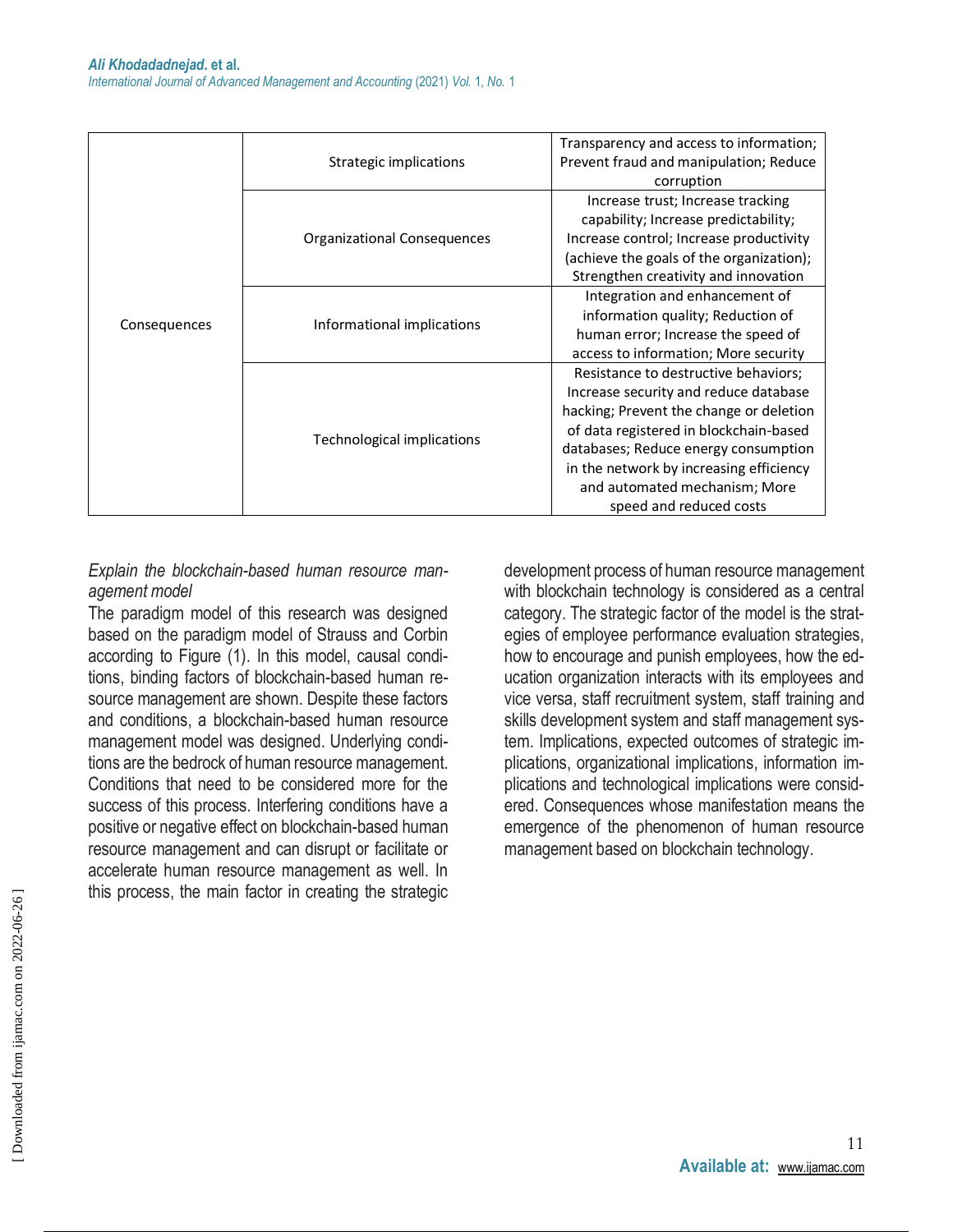

**Figure 1: Paradigm model of research**

*Quantitative analysis*

To analyze the collected data, analytical statistics are presented in the form of descriptive and inferential statistics.

The demographic statistics related to this study are summarized in Table 2:

Table 2. Demographic variables

| Demographic factors |         | Frequency | Percentage |
|---------------------|---------|-----------|------------|
| Gender              | Male    | 220       | 73.3       |
|                     | Female  | 80        | 26.7       |
| Education           | Diploma | 30        | 10         |
|                     | Junior  | 62        | 20.7       |
|                     | B.A     | 126       | 42         |
| M.A<br>Ph.D.        |         | 78        | 26         |
|                     |         |           | $1.3\%$    |

After reviewing the descriptive statistics using inferential statistics and to explain the relationships between the models, confirmatory factor analysis and structural equation testing using Smart PLS software were used.

Before examining the research hypotheses, the reliability and validity indicators of the measurement model have been reviewed and then the test of each of the research hypotheses has been presented.

*Reliability and validity of indicators*

To check the validity, considering that the factors have been done based on interviews with experts and also the identified factors have been matched with the background of similar researches, therefore it has the necessary validity and to measure the reliability in the first stage, 25 questionnaires of spectrum 5 The Likert scale was prepared based on the research topic and sent for this number. The result of calculating the reliability of these questionnaires by Cronbach's alpha method is as follows:

| Table 3. Cronbach's alpha calculation results |  |  |  |
|-----------------------------------------------|--|--|--|
|                                               |  |  |  |

| Title                    | Indexes                              | Cronbach's<br>alpha |
|--------------------------|--------------------------------------|---------------------|
| Casual<br>condi-         | IT agents                            | 0.885               |
| tions                    | Recruitment process                  | 0.858               |
| Background<br>conditions | Designing<br>financial<br>mechanisms | 0.737               |
|                          | Designing legal mecha-<br>nisms      |                     |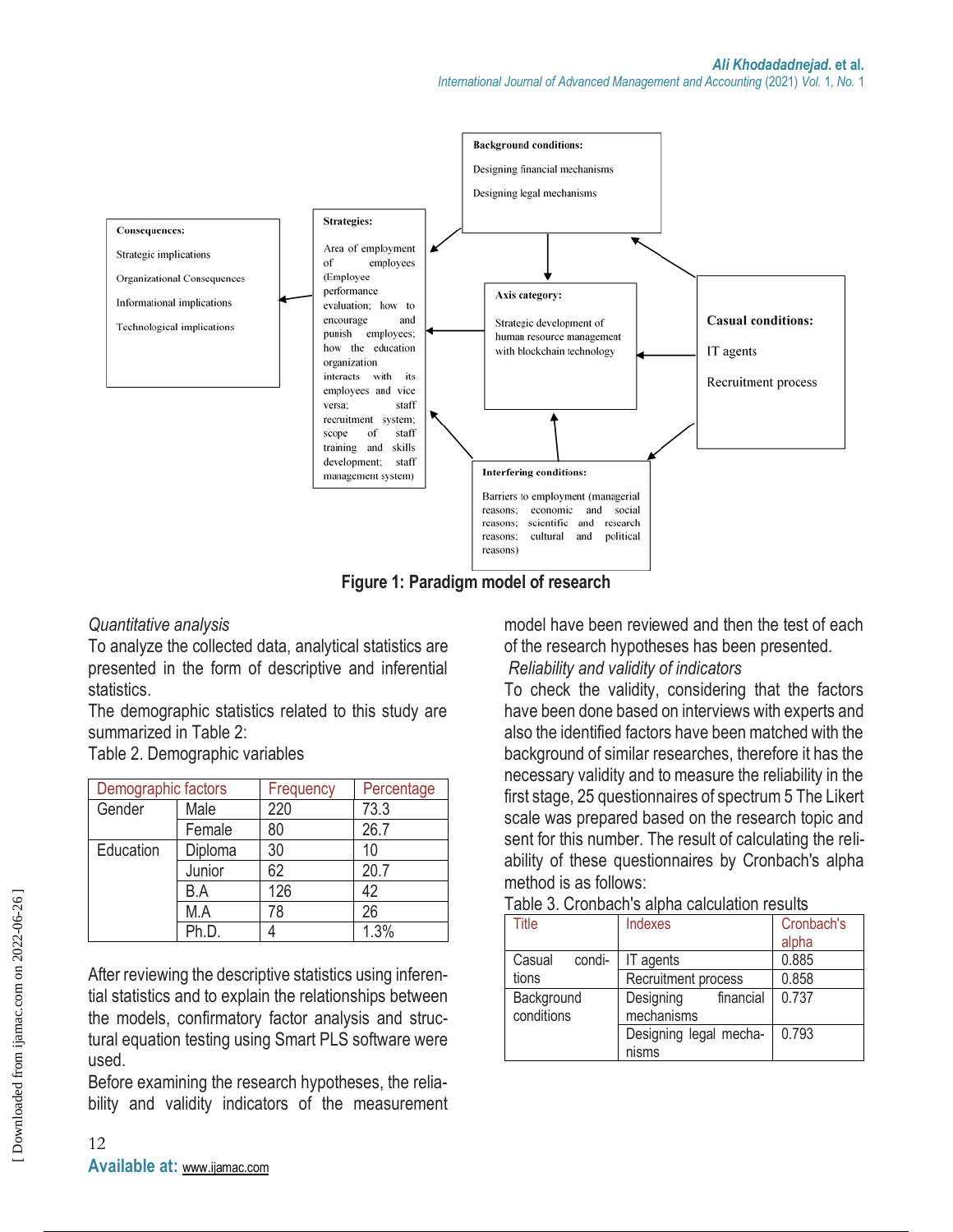| Axial conditions            | Strategic development<br>of human resource man-<br>agement with blockchain<br>technology | 0.889 |
|-----------------------------|------------------------------------------------------------------------------------------|-------|
| Interfering condi-<br>tions | Barriers to employment                                                                   | 0.900 |
| <b>Strategies</b>           | Area of employment of<br>employees                                                       | 0.873 |
| Consequences                | Strategic implications                                                                   | 0.818 |
|                             | Organizational<br>conse-<br>quences                                                      | 0.888 |
|                             | Informational<br>implica-<br>tions                                                       | 0.828 |
|                             | implica-<br>Technological<br>tions                                                       | 0.836 |

According to Cronbach's alpha value for different indicators, more than 0.7 was obtained. As a result, the reliability of the questionnaires is appropriate. *Investigation of research hypotheses*

The significance number of all questions is above 1.96 or less than -1.96, so the questions measure the variables well. To analyze the structural model, if the significant number of relationships is higher than 1.96 or less than -1.96, the hypothesis can be confirmed. The path coefficient also determines the intensity of the relationship. The results of the relationships test in the model are presented in Table 4.

| Table 4. Test results of conceptual research model relationships |  |  |
|------------------------------------------------------------------|--|--|
|                                                                  |  |  |

| <b>Hypothesis</b>                              | Direct effect | P value | <b>CR</b> | Result   |
|------------------------------------------------|---------------|---------|-----------|----------|
| Causal conditions on the central category      | 0.51          | 0.000   | 7.212     | Accepted |
| Background conditions on the central category  | 0.54          | 0.000   | 6.324     | Accepted |
| Interfering conditions on the central category | $-0.37$       | 0.000   | 4.431     | Accepted |
| A central category on strategies               | 0.48          | 0.000   | 5.192     | Accepted |
| Underlying conditions on strategies            | 0.61          | 0.000   | 6.417     | Accepted |
| Interfering conditions on strategies           | $-0.52$       | 0.000   | 4.431     | Accepted |
| Strategies on consequences                     | 0.44          | 0.000   | 5.894     | Accepted |

.

### **Discussion**

In this study, the interviewees in the first phase of the research were asked to describe the factors that can help them to block human resource management based on blockchain and to deal in detail with these events. In the open coding stage, where the analysis was based on sentence analysis, including interviews, two main themes and six sub-themes and 24 initial codes were considered for causal conditions. These conditions include technological factors and the recruitment process. IT agents include sub-themes such as IT infrastructure, IT skills, and IT policies. The recruitment process includes sub-themes such as the use of blockchain in recruitment and socialization, security in the employment contract and non-discrimination in employment. In the research, the interviewees were first asked to state the necessary background conditions for the development of blockchain-based human resource management. In the open coding stage and with detailed analysis of the interviews, the

background conditions of a main theme and two subthemes and 18 initial codes were considered. These conditions include the design of financial mechanisms and the design of legal mechanisms. In this study, the researcher asked the interviewees to name the obstacles or facilitators of the blockchain-based human resource management promotion process in the education organization. The initial code was categorized. These conditions include barriers to employment that include sub-themes such as managerial causes, economic and social causes, scientific and research causes, and cultural and political causes. According to the review of interviews and review of theoretical literature in the second chapter for the central category, the strategic development of human resource management with blockchain technology is considered. Strategic development of human resource management with blockchain technology includes subthemes such as managers' cognitive abilities, skills in selecting talented people, talent needs assessment,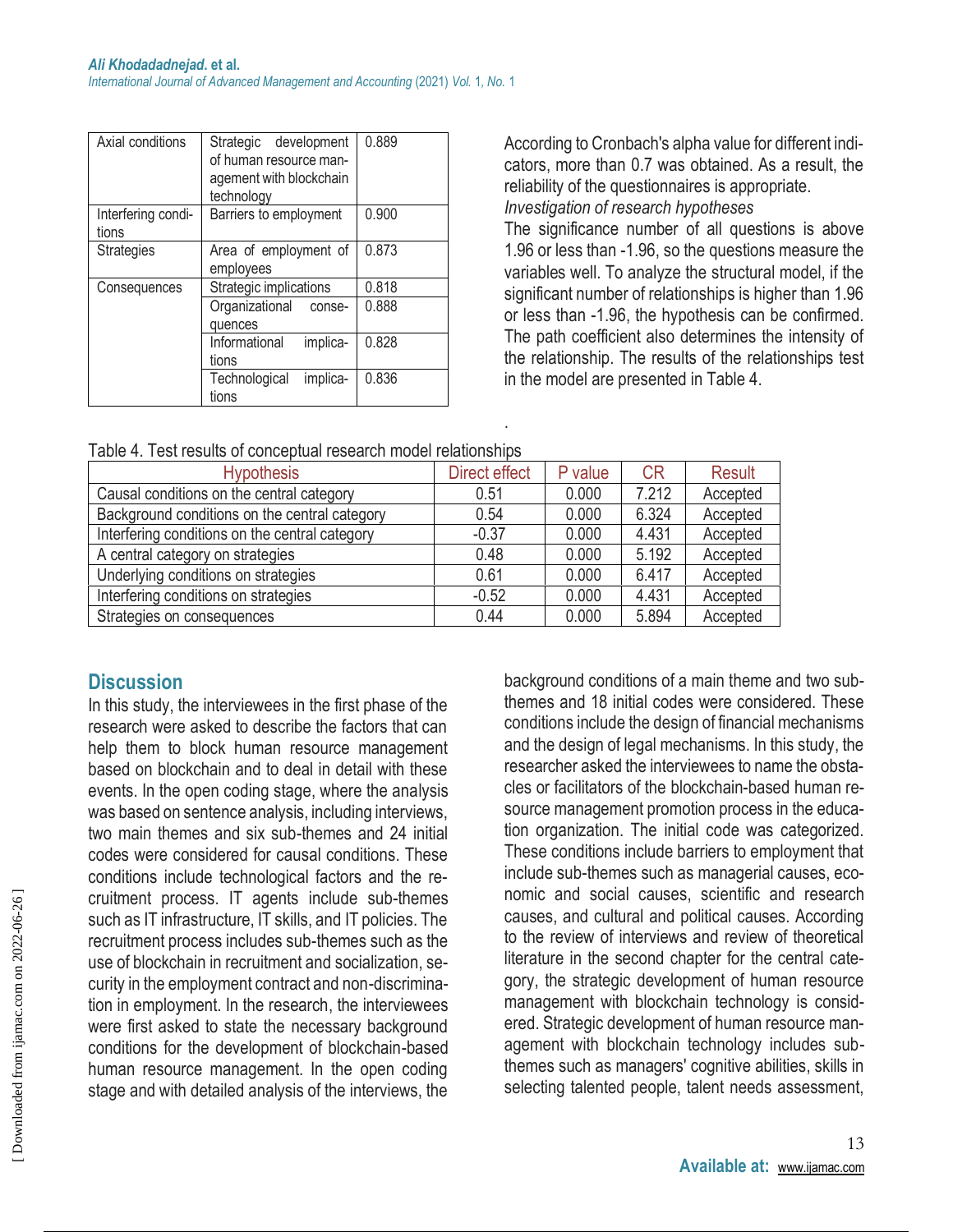talent assessment, problem solving skills and planning skills. The results of reviewing and analyzing the ideas extracted from the interviews show that the strategy includes the field of staff employment, which have sub-themes such as how to properly evaluate staff performance, how to encourage and punish staff, how the education organization interacts with staff. Self and vice versa, the staff recruitment system, the scope of staff training and skills development and the staff management system. To extract the consequences, the interviewees were asked to express their views on the consequences. The researcher has considered strategic implications, organizational implications, information implications and technological implications for the human resource management model.

In order to fit the blockchain management model based on blockchain, a researcher-made questionnaire was developed and distributed among the statistical population of the study. The results of the quantitative part of the research showed that underlying conditions with a coefficient of 54%, causal conditions with a coefficient of 51% and intervening conditions with 37%, respectively, affected the central category. The least impact on the central category is related to the interventionist conditions and the most impact is related to the underlying conditions. Also, the impact of the central category on strategies is 48%, the rate of intervening conditions on strategies is 52% and the underlying conditions on strategies are 61%, which has the greatest impact on the underlying conditions. The effect of strategies in the model on the outcomes was 44%.

A comparison of the results with other studies is presented in Table 5

| <b>Main theme</b>                                                                     | <b>Verification resources</b> | <b>Explain pattern innovation</b>                                                                                                                                                                   |
|---------------------------------------------------------------------------------------|-------------------------------|-----------------------------------------------------------------------------------------------------------------------------------------------------------------------------------------------------|
| Information Technology                                                                | (7, 8)                        | This category was considered as information technology, but<br>the nature and elements of its direction towards blockchain-<br>based human resource management were not considered in<br>any model. |
| Recruitment process                                                                   | (4, 9)                        | This category has been considered in the same way in other<br>studies                                                                                                                               |
| Designing financial<br>and<br>legal<br>mechanisms                                     |                               | From this point of view, no report has been quoted on issue B<br>of designing financial and legal mechanisms, and this category<br>is innovative.                                                   |
| Barriers to employment                                                                | (10, 11)                      | Some sub-categories of this main category have been investi-<br>gated in this study.                                                                                                                |
| Strategic development of human<br>resource management with block-<br>chain technology | (12, 13)                      | This category has received less attention in other studies                                                                                                                                          |
| Area of employment of employees                                                       | (3, 5)                        | Sub-categories of staff recruitment as one of the most frequent<br>tools of human resource management have already been con-<br>sidered.                                                            |
| Strategic implications                                                                |                               | Was first introduced in this study                                                                                                                                                                  |
| Organizational Consequences                                                           | (6, 8)                        | This category has been considered in the same way in other<br>studies                                                                                                                               |
| Informational implications                                                            |                               | Was first introduced in this study                                                                                                                                                                  |
| Technological implications                                                            |                               | Was first introduced in this study                                                                                                                                                                  |

|  | Table (5). Adaptation of research results according to previous patterns |  |  |  |
|--|--------------------------------------------------------------------------|--|--|--|
|  |                                                                          |  |  |  |

In this section, according to the research results, the following practical suggestions are presented. Senior management support for human resource management based on blockchain technology at all stages of readiness, adaptability and integration;

Development of infrastructure and scientific and technological capacities and special investment in the field of science and research to attract the cooperation and activities of the elite and to provide research facilities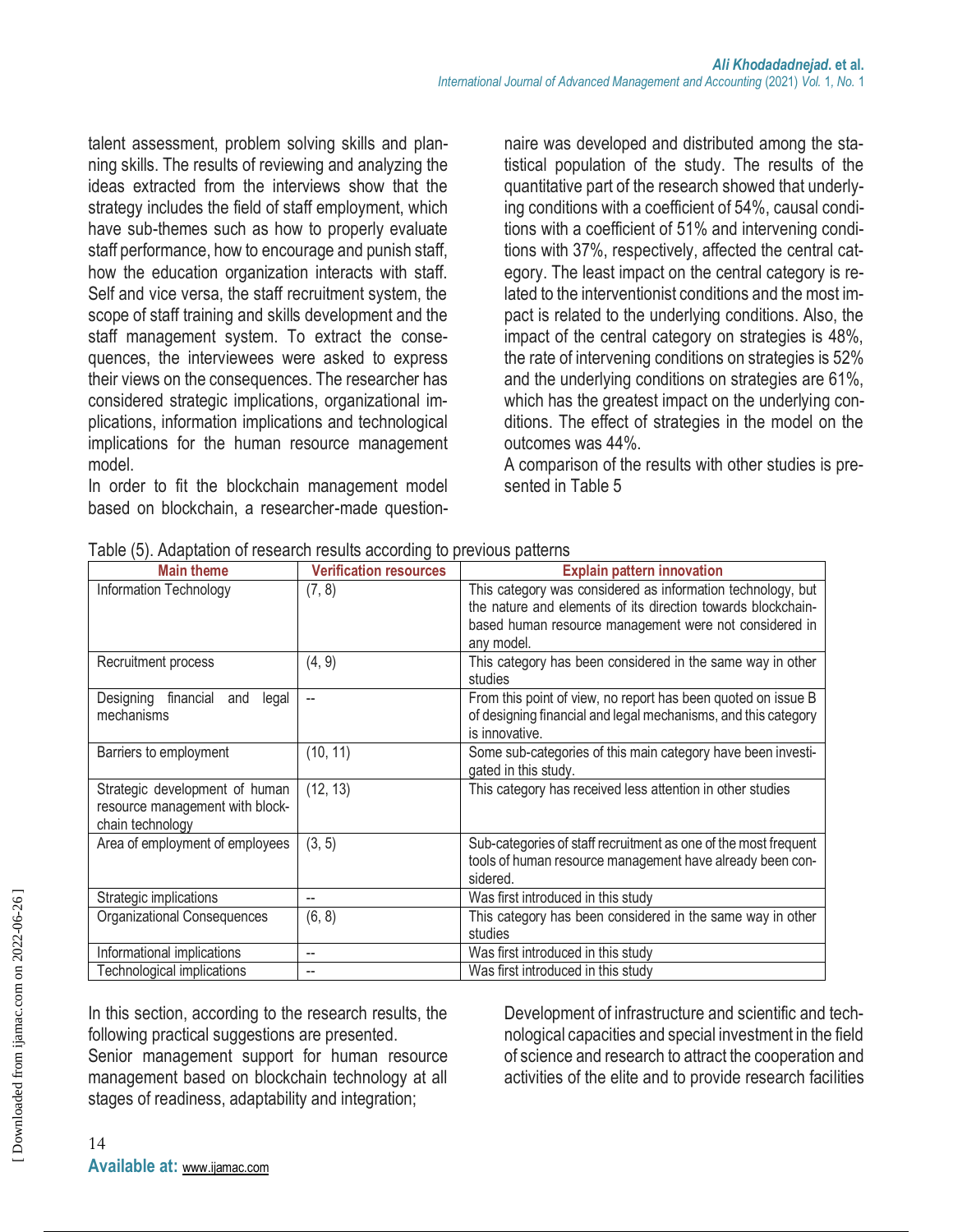and optimization of the educational system to achieve a suitable scientific position;

In the education organization to reduce and eliminate structural factors, having a coherent plan, having an integrated human resource management system, appropriate and stable structure and organization, proper implementation of performance management process and human resource management processes in general, trying to provide the desired output And tangible in human resource processes and creating the right approach to managing MIT One's integrated talent management helped solve the challenges of human resource management;

Creating a suitable social and cultural environment for the optimal use of the elites and increasing trust between the elites, society and government and promoting social security and creating a democratic intellectual space for the elites within the framework of the constitution, supporting the formation of associations and associations Administrative and managerial capacities and development of structures.

# **Conclusion**

Human resources are one of the areas that the blockchain can influence and transform; In fact, blockchain can transform the hiring process into a business. Hiring the right staff and choosing the right one is really difficult, time consuming and takes a lot of energy from the human resources department. Sometimes the work becomes so difficult that organizations turn to agencies to attract the right manpower. Of course, these methods usually come at a high cost and sometimes do not work at all.

Blockchain can make it possible for the information of the recruiters to be displayed to you, thus making the recruitment process much easier; because you are fully aware of the volunteer profile. Blockchain can review resumes, check volunteer grades, certifications, and work experience, and notify HR officials. Blockchain has made it possible to eliminate external elements such as agencies in hiring, and with this technology there is no longer a need for hiring intermediaries. When the HR system can verify the identities of individuals, their backgrounds and work experience, the task becomes much easier and HR staff will have the opportunity to think about more strategic goals.

When human resources have access to employee information and records, employee access to human resources is much lower. On the other hand, employees cannot provide fake information and certificates to the human resources unit. This will increase the chances of hiring competent people in the organization. If organizations use blockchain technology in their human resource system, when an employee leaves an organization and wants to start working in a new organization, the new organization can take and review that employee's life cycle from that previous organization. This makes the hiring process much better and more accurate, and as a result, organizations can hire more efficient staff.

In a blockchain system, transactions include the transfer of personal information, work history, financial information records, and digital currencies. Cyber security capabilities change the future of these transactions; because information is stored through cryptography in the blockchain system, it is very difficult to change it. Given that blockchain is one of the best spaces for secure transactions, employees and employees should use it to transfer important information. Blockchain is the solution to one of the biggest human resource problems. Blockchain technology is one of the best spaces for storing biometric information such as fingerprints or iris scans, IDs and records. Organizations can use this technique to store unique employee information, thereby being aware of employee presence and their pay. This eliminates many of the differences, problems and errors in the issue of salary determination.

# **References**

- 1. Hamidinasr M, Hamidinasr M. (2019). The role of blockchain in productivity and improvement of human resource processes in organizations. Journal of Tadbir; 313: 1-29. (In Persian).
- 2. Rezaei A, Ataei M. (2021). A new blockchain-based solution method for effective employee management. 6th International Conference on Advanced Research in Science, Engineering and Technology, Tehran. 1-8.
- 3. Zeraatkar S, Rajabifarjad H, Naghashzadeh S. (2020). Identify the challenges of human resource management in the public sector and its impact on productivity. Human